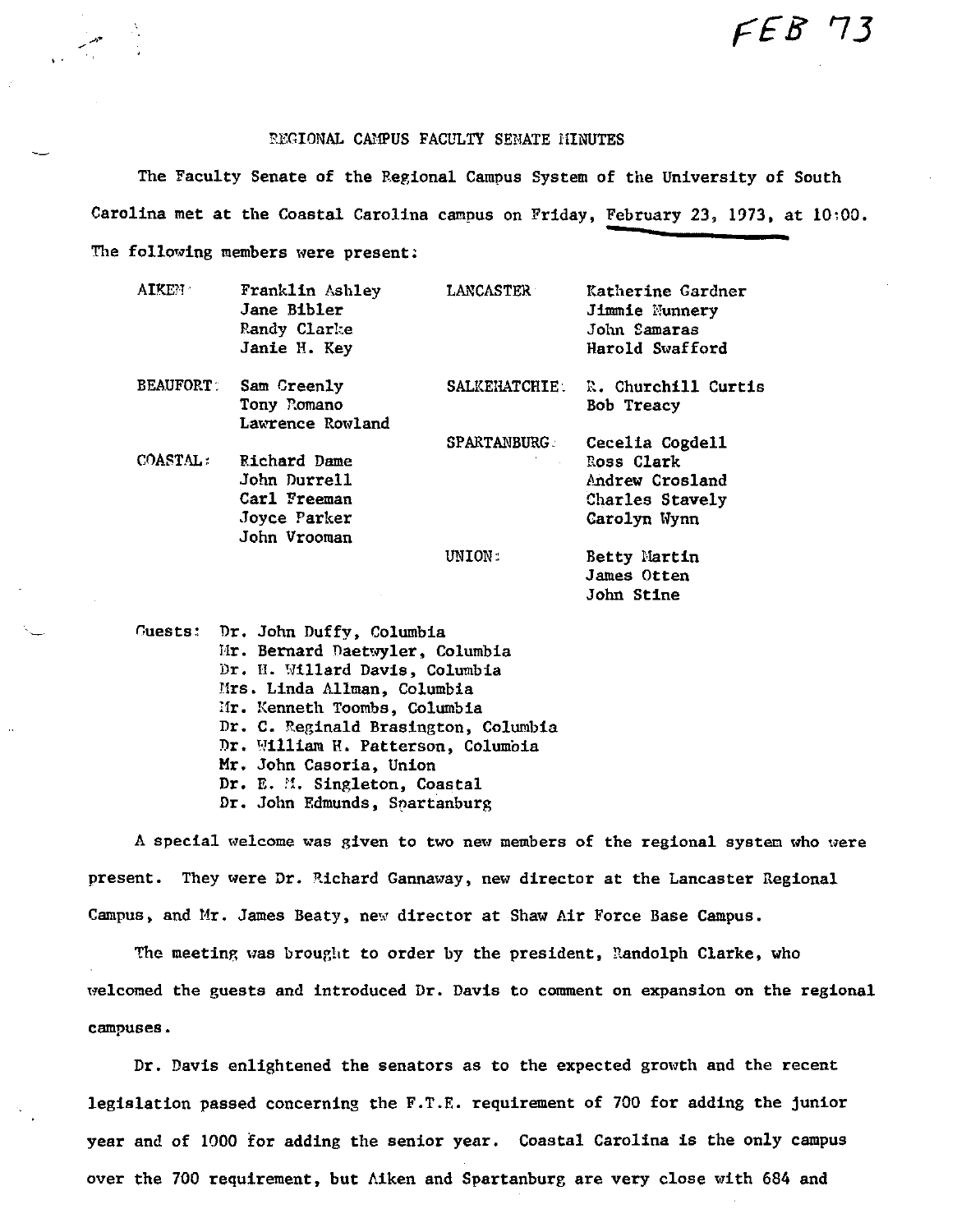623 F.T.E. students respectively. lie described the legislation as "not being the best way to plan growth" since it makes program and faculty planning difficult. Also the Southern Association gives accreditation to two and four year (as well as special fields) but not to three year institutions. They also require legal authorization which our present law does not give. "One way to meet the problem," he said "is to offer junior courses given by the home department in Columbia." Pr. Davis also commented that two visitations from the Southern Association would be necessary before Coastal could become a four year institution. Ee said, too, that the projected high school graduates would be the ''least in many years." Dr. Davis also stated that he has a report concerning the expansion and problems with the Southern Association renuirements if anyone wishes to see it.

The minutes were approved after which committee reports yere made.

## Committee Reports

### I. Welfare Committee (Sam Greenly)

John Stein announced no report from the Welfare Committee.

## II. Library Committee (Franklin Ashley)

Bob Treacy announced no report from the Library Committee.

# III. Curriculum Committee (Churchill Curtis)

The Curriculum Committee discussed a new 300 level African history course that Dr. James Brown of Spartanburg wishes to be offered. After much discussion on procedure for approval and on reasons for a 300 level course, a motion was introduced by Charles Stavely of Spartanburg.

 $"To recommend that the African history course at a 300 level be$ made a part of the regional campus curriculum and that we proceed through whatever proper channels are necessary to do so.'' for.

The motion was seconded and passed.

Under old business  $\ni$ r. Duffy commented about the faculty manual. He has a copy of the revisions which Dr. Patterson's office is preparing. It still needs

2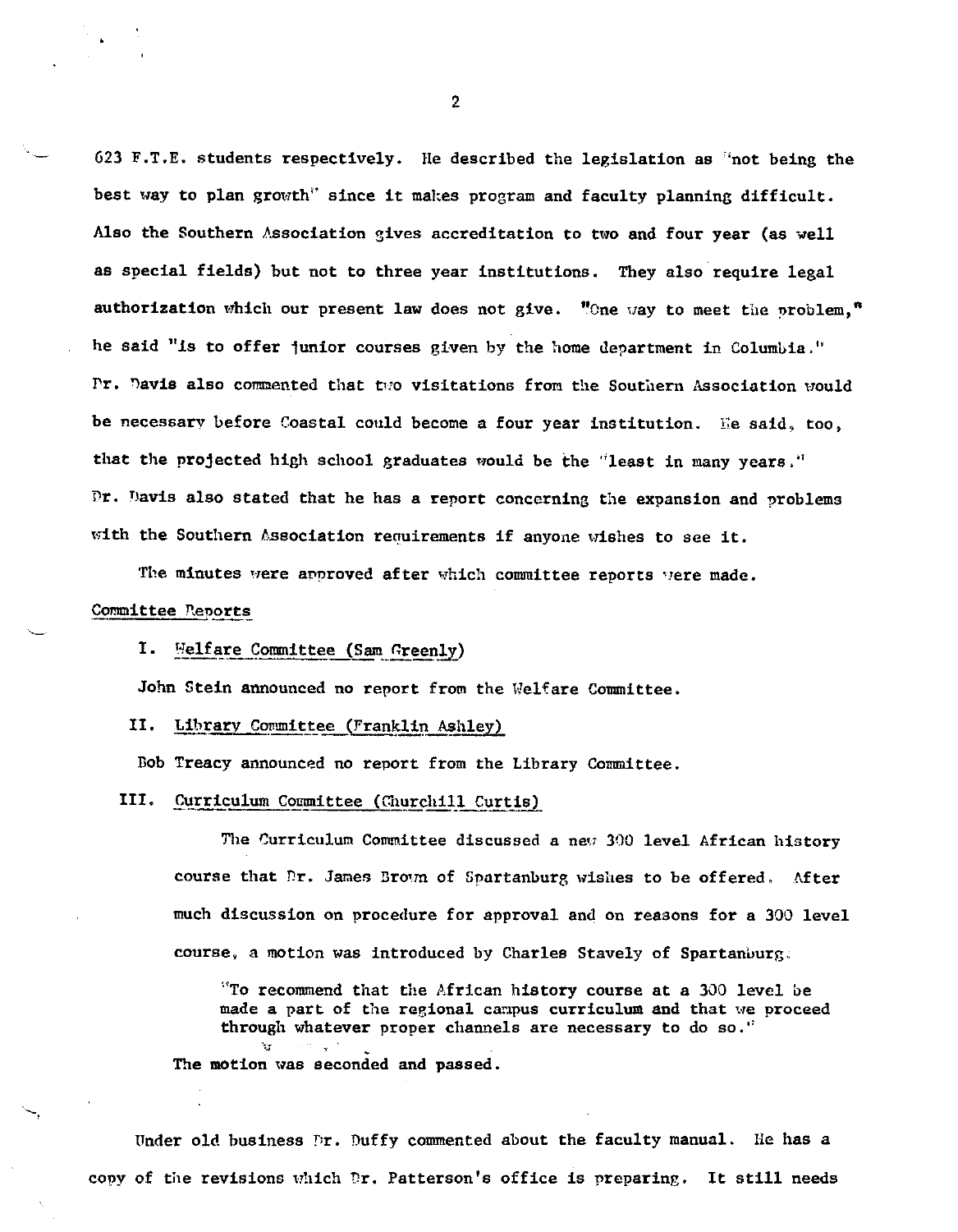approval of the board but will be available in August. Dr. Patterson outlined the three basic changes in the manual: maternity leave. political action policy, and change in retirement from 68 to 65. Other changes are primarily updating matters.

President Clarke gave out two copies for each campus of the Regional Campus Faculty Salary Survey, 1967-1972, which he prepared on behalf of the Regional Campus Faculty Senate. He explained the recommendation and conclusions.

Joyce Parker moved that we 'pass the recommendation of the Senate president that (p.9 of survey) the university investigate the assertion of this report with the intent of providing non-deflating salaries for the regional campus faculties.' and that we accept the report itself as information only." The motion was seconded and passed.

Franklin Ashley moved that "we collectively, go on record supporting you, the president of the Pegional Campus Faculty Senate, who recommended that we provide information to the resnective "igher Education Commissions in the regional campus system." The motion was seconded. After discussion of the motion Churchill Curtis of Salkehatchie moved that we table the motion. The motion to table was seconded and passed.

The nordinating corrittee, Larry Rowland Chairman, presented the names of Carolyn Winn of Spartanburg for Vice-Chairman and of Bob Treacy of Salkehatchie for Secretary of the 1973-74 Regional Campus Academic Senate. They were voted in hy acclamation.

 $\Lambda$  clarification was made by the chair that an officer would count as one of the individual campus senators. Local faculty must elect him/her as one of the senators and the campus he/she represents would not receive an extra senator.

Under new business Spartanburg moved a "Pronosal for Delegation Meeting Periods." "We propose that the Regional Campus Steering Committee schedule a time for each regional campus delegation to meet between the committee meetings and the business session. This would give each campus an opportunity to discuss committee

3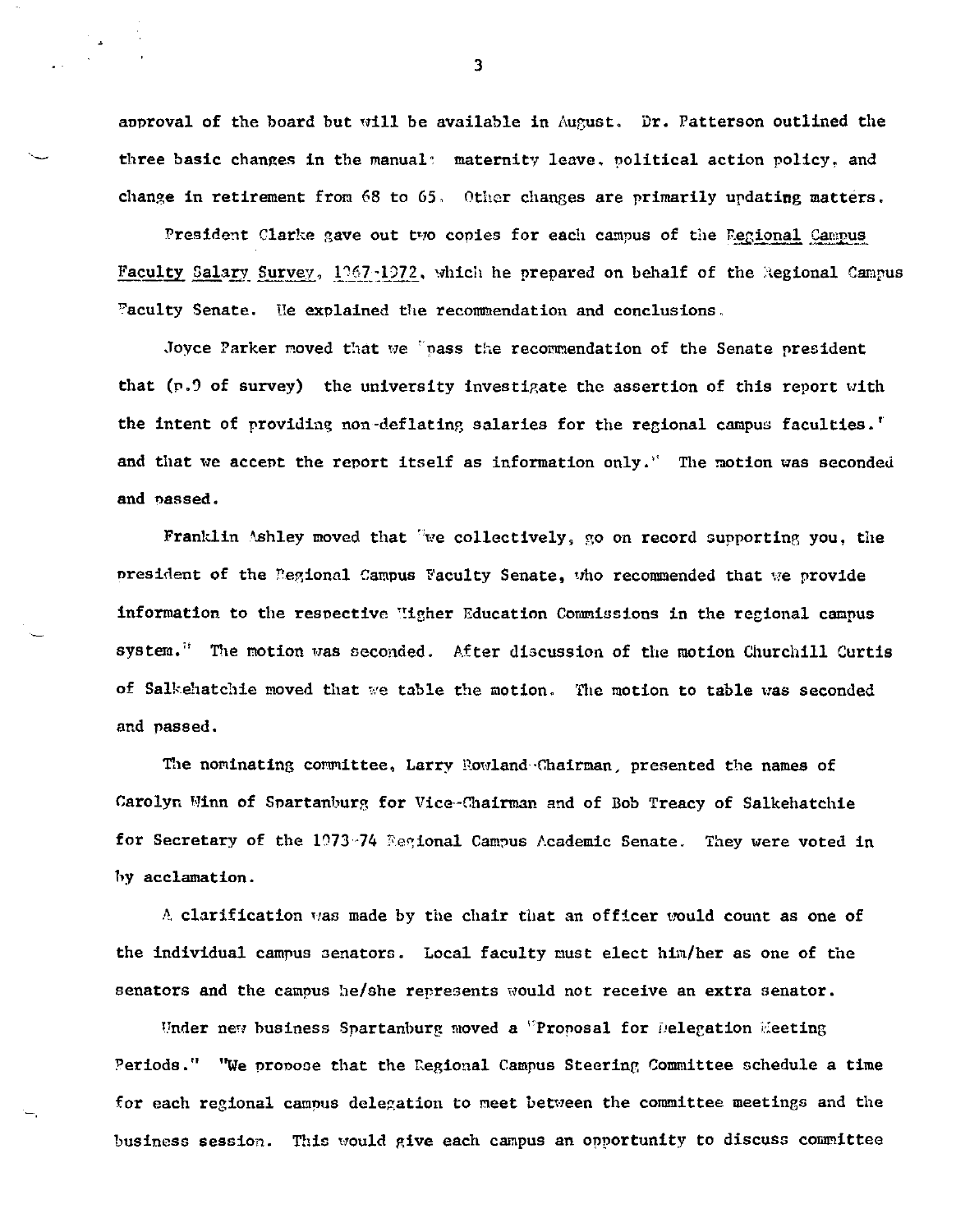business prior to the business session and hopefully produce more thoughtful decision making. This was seconded and passed.

Spartanburg members also moved '4 Modest Proposal." In order to codify and clarify practices and procedures that have become established by resolution or by custom and in order to provide a standard operational backdrop for the future of this deliberative body, TEERFOUR. BE IT RESOLVED THAT A FYLAUS OR FITTEE BE aroointed during this meeting by the Senate Chairman, and that this committee will be constituted of one member from each regional campus delegation, and will include the Senate Secretary. FUPEREER BE IT PESOLVED that the bylaws counittee will propose bylaws to the full Senate for adoption not later than the first Senate meeting of the next academic year." The motion was seconded and passed with the deletion of the word delegation.

A Bylavs Committee member was selected by each delegation. The committee members are: Aiken' Janie Key, Coastal; John Vrooman, Spartanburg, Carolyn Wynn, Union: John Stine, Salkehatchie Rob Treacy, Lancaster; John Samaras, and Beaufort; Sam Greenly.

The Spartanburg delegation moved Proposal for Dates of Senate Heetings "We propose that the Megional Campus Academic Senate meet in October, December, Tournament Time and April of each academic year, the exact dates to be specified by the President of the Senate and communicated to the Senate Belegations on each campus no later than May 1, of the preceding academic year. The motion was rejecte

Franklin Ashley thanked the president of the Senate for the effort and many hours spent on the salary survey. By the applause which followed the Senate unanimously showed its appreciation for landy Clarke's efforts.

Dr. Brasington announded that a new telephone system would be incorporated into the "egional Cannus System that would allow campuses to call each other without long idistance fees as they do the Columbia campus now.

4